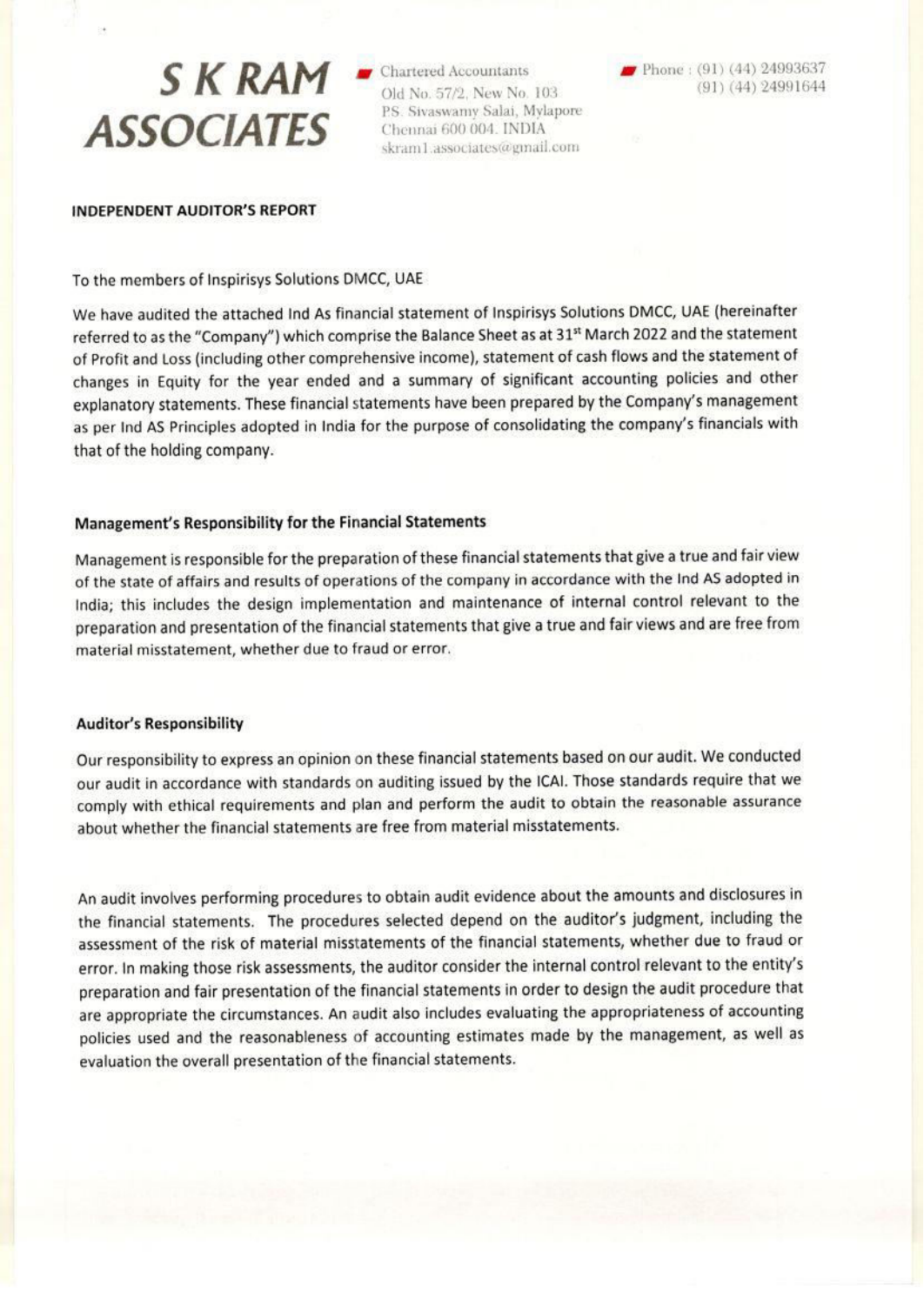We believe that the audit evidence we have obtained is sufficient and appropriate to provide a basis for our audit opinion.

### Opinion

In our opinion and to the best of our information and according to the explanation given to us, the financial statements give a true and fair view of the state of affairs of the company as at 31st March 2022, and of its results of operations for the year then ended in accordance with Generally Accepted Accounting Principles adopted in India.

For S K Ram Associates **Chartered Accountants** ICAI Firm Registration Number: 2842S

 $Sd$ /-

### R. Balaji

Membership Number: 202916 UDIN: 22202916AINODL9350 Place of Signature: Chennai Date: 6th May 2022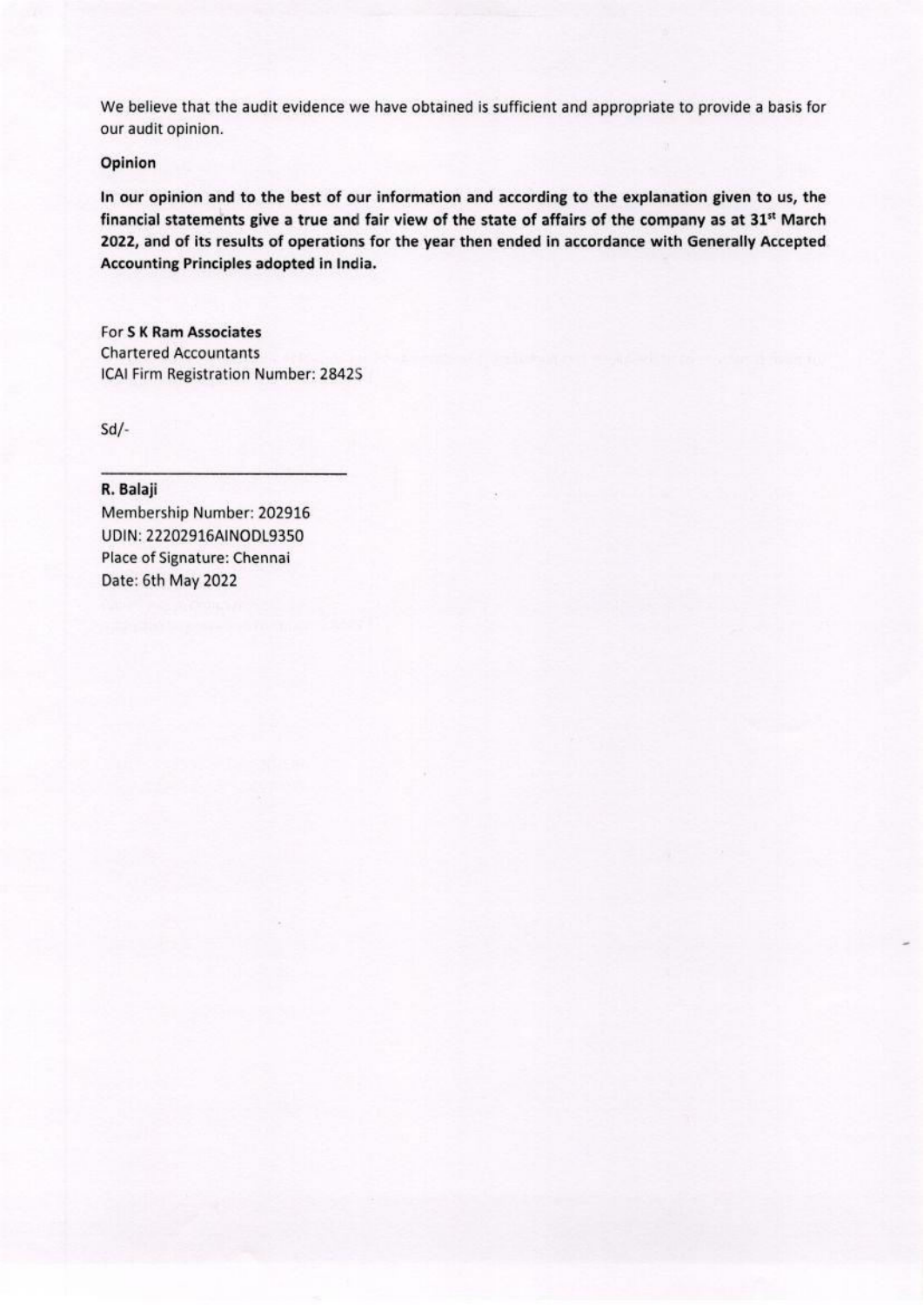#### Audited Balance sheet as at 31st Mar'22

(All amounts in AED lakhs, unless otherwise stated)

| $\mu$ in amounto in Time against, annoso other whoe stated, | <b>Notes</b> | As at Mar 31, 2022             | As at Mar 31, 2021 |
|-------------------------------------------------------------|--------------|--------------------------------|--------------------|
| <b>ASSETS</b>                                               |              |                                |                    |
| Non-current assets                                          |              |                                |                    |
| Property, plant and equipment                               | 2.0          | 0.48                           | 0.55               |
| Intangible assets                                           | 2.0          | 0.00                           | 0.00               |
| - Other financial assets                                    | 2.1          | 0.83                           | 1.70               |
| Other non-current assets<br>Total                           | 2.2          | 0.00<br>1.31                   | 0.17<br>2.42       |
| <b>Current assets</b>                                       |              |                                |                    |
| Inventories                                                 | 2.3          | 0.01                           | 0.01               |
| Financial assets                                            |              |                                |                    |
| - Trade receivables                                         | 2.4          | 30.29                          | 72.98              |
| - Cash and cash equivalents                                 | 2.5          | 0.50                           | 11.91              |
| - Other financial assets                                    | 2.1          | 0.21                           | 0.27               |
| Other current assets                                        | 2.6          | 30.07                          | 39.44              |
| Total                                                       |              | 61.08                          | 124.61             |
| <b>Assets Total</b>                                         |              | 62.39                          | 127.03             |
| <b>EQUITY AND LIABILITIES</b>                               |              |                                |                    |
| Equity                                                      |              |                                |                    |
| Equity share capital                                        | 2.7          | 3.00                           | 3.00               |
| Other equity                                                |              |                                |                    |
| - Reserves and surplus                                      | 2.8          | (199.78)                       | (94.83)            |
| Total                                                       |              | (196.78)                       | (91.83)            |
|                                                             |              |                                |                    |
| Liabilities<br>Non-current liabilities                      |              |                                |                    |
| <b>Financial liabilities</b>                                |              |                                |                    |
| - Borrowings                                                | 2.9          | 64.62                          | 24.62              |
| Provisions                                                  | 2.10         | 9.17                           | 9.95               |
| Total                                                       |              | 73.79                          | 34.57              |
|                                                             |              |                                |                    |
| <b>Current liabilities</b>                                  |              |                                |                    |
| <b>Financial liabilities</b>                                |              |                                |                    |
| - Borrowings                                                | 2.9          | 133.36                         | 25.53              |
| - Trade payables                                            | 2.11         | 26.22                          | 37.88              |
| - Other financial liabilities                               | 2.12         | 13.32                          | 36.72              |
| Other current liabilities                                   | 2.13         | 9.82                           | 78.19              |
| Provisions<br><b>TOTAL</b>                                  | 2.10         | 2.66<br>185.38                 | 5.97<br>184.29     |
|                                                             |              |                                |                    |
| <b>Liabilities Total</b>                                    |              | 62.39                          | 127.03             |
| Significant Accounting Policies & Other Notes               | 1            |                                |                    |
| Notes to the Balance Sheet                                  | 2            |                                |                    |
| As per our report of even date                              |              |                                |                    |
| For S K RAM ASSOCIATES                                      |              |                                |                    |
| Firm Registration No.2842S                                  |              | For and On behalf of the Board |                    |
| Chartered Accountants                                       |              |                                |                    |
| $Sd$ /-                                                     | $Sd/-$       |                                | $Sd$ /-            |
|                                                             |              |                                |                    |
|                                                             | Director     |                                | Director           |
| R.Balaji                                                    |              |                                |                    |

### Membership No.202916

Place: Chennai, India Date : 6th May 22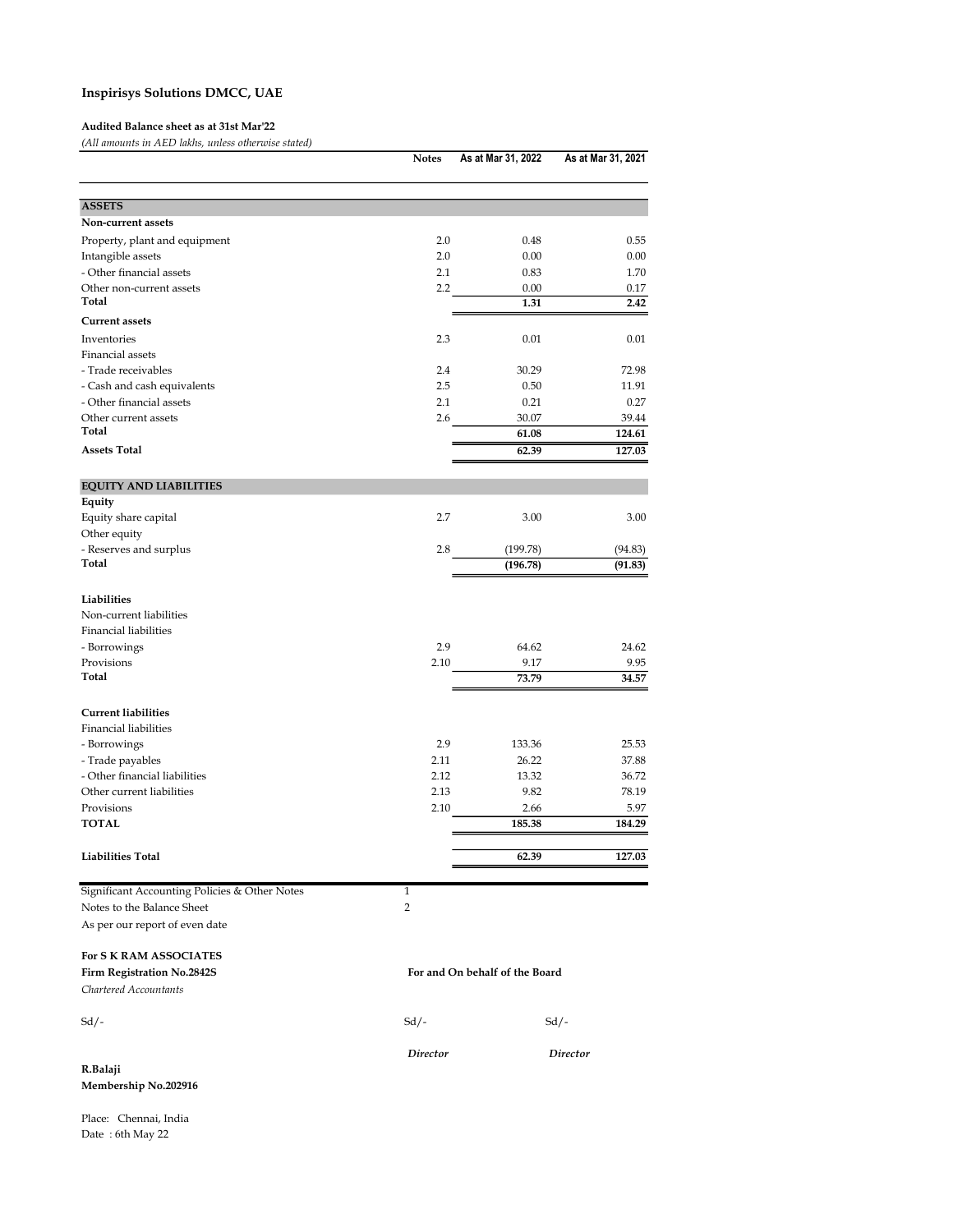.

### Audited Statement of Profit and loss account for Financial year ended 31st Mar 2022

(All amounts in AED lakhs, unless otherwise stated)

| Particulars                                                                         | <b>Notes</b>    | For the year ended 31<br><b>Mar 2022</b> | For the year ended<br>31 Mar 2021 |
|-------------------------------------------------------------------------------------|-----------------|------------------------------------------|-----------------------------------|
|                                                                                     |                 |                                          |                                   |
| <b>Continuing operations</b><br>Income                                              |                 |                                          |                                   |
| Revenue from operations                                                             | 3.1             | 132.03                                   | 310.84                            |
| Other income                                                                        | 3.2             | 3.94                                     | 2.64                              |
| Total revenue (I)                                                                   |                 | 135.97                                   | 313.48                            |
| <b>Expenses</b>                                                                     |                 |                                          |                                   |
| Purchase of traded goods                                                            | 3.3             | 5.47                                     | 51.79                             |
| (Increase)/ decrease in inventories of finished goods, work-in-progress and         |                 |                                          |                                   |
| traded goods                                                                        | 3.5             |                                          | 13.82                             |
| Cost of Services                                                                    | 3.4             | 88.81                                    | 143.55                            |
| Employee benefit expenses                                                           | 3.6             | 76.80                                    | 88.43                             |
| <b>Impairment</b> losses                                                            |                 | 33.67                                    | 1.61                              |
| Other expenses                                                                      | 3.7             | 21.87                                    | 13.84                             |
| Total (II)                                                                          |                 | 226.62                                   | 313.04                            |
| Earnings before interest, tax, depreciation and amortization (EBITDA) (I) -<br>(II) |                 | (90.65)                                  | 0.44                              |
| Depreciation and amortization expense                                               | 3.8             | 0.10                                     | 0.65                              |
| Finance costs (Net)                                                                 | 3.9             | 14.21                                    | 14.00                             |
| Profit/(loss) before tax                                                            |                 | (104.96)                                 | (14.21)                           |
| Profit/(loss) for the year from continuing operations                               |                 | (104.96)                                 | (14.21)                           |
| Significant Accounting Policies & Other Notes                                       | $\mathbf{1}$    |                                          |                                   |
| Notes to the Statement of Profit and Loss Account                                   | 3               |                                          |                                   |
| As per our report of even date                                                      |                 |                                          |                                   |
| <b>For S K RAM ASSOCIATES</b>                                                       |                 |                                          |                                   |
| <b>Firm Registration No.2842S</b>                                                   |                 | For and On behalf of the Board           |                                   |
| Chartered Accountants                                                               |                 |                                          |                                   |
| $Sd$ /-                                                                             | $Sd$ /-         |                                          | $Sd$ /-                           |
|                                                                                     | <b>Director</b> |                                          | Director                          |
| R.Balaji                                                                            |                 |                                          |                                   |
| Membership No.202916                                                                |                 |                                          |                                   |

Place: Chennai, India Date : 6th May 22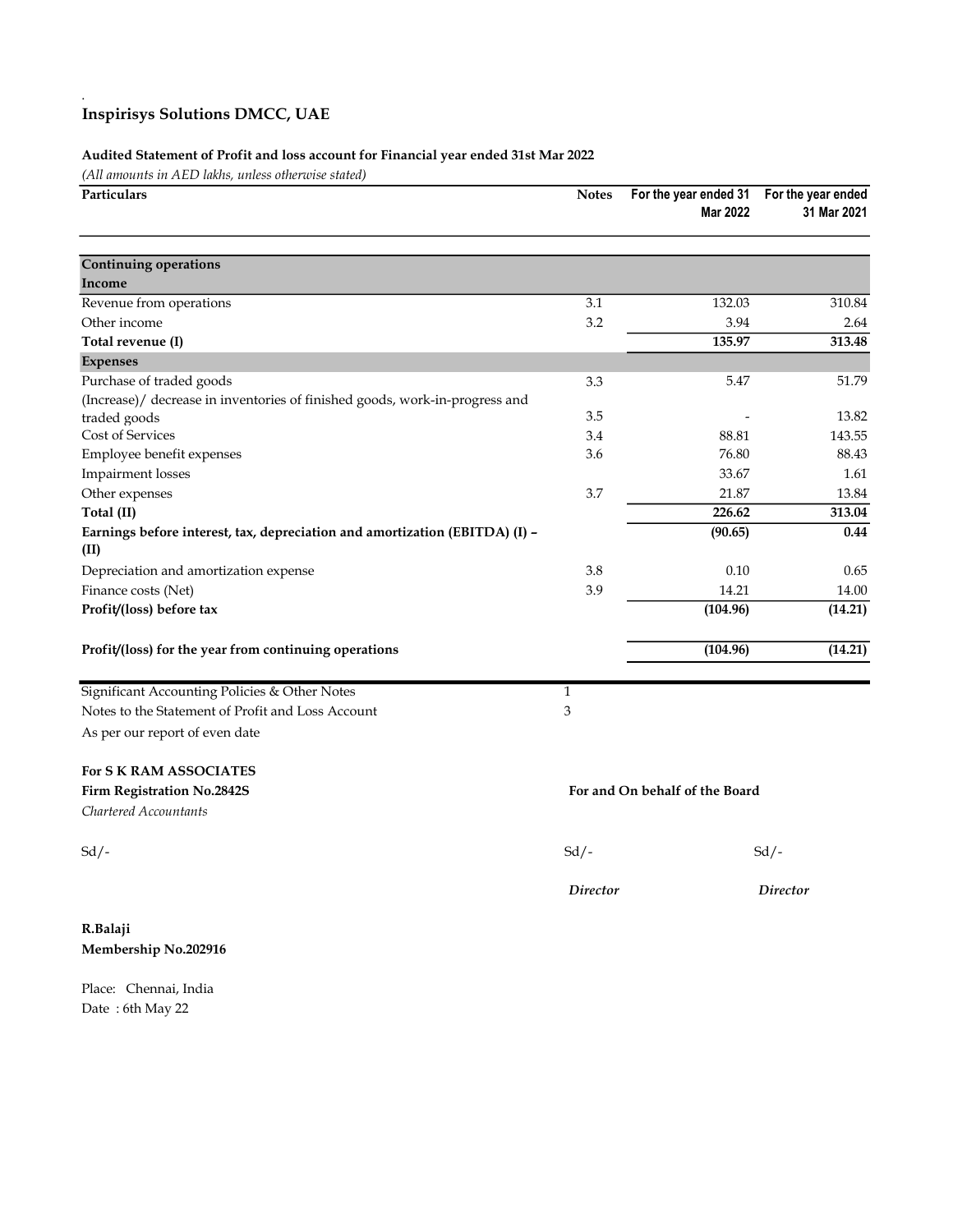### INSPIRISYS SOLUTIONS DMCC, UAE

(All amounts in AED lakhs, unless otherwise stated)

| Cash Flow Statement for the year ended                   | Year ended<br>March 31, 2022 | Year ended<br>March 31, 2021 |
|----------------------------------------------------------|------------------------------|------------------------------|
|                                                          |                              |                              |
| Cash flows from operating activities                     |                              |                              |
| Net profit / (loss) for the year before tax              | (104.96)                     | (14.22)                      |
| <b>Adjustment for:</b>                                   |                              |                              |
| Depreciation on fixed assets                             | 0.10                         | 0.65                         |
| Interest expenses                                        | 14.21                        | 14.00                        |
| Bad debts written off                                    |                              |                              |
| Operating profit / (loss) before reinvestment of capital | (90.65)                      | 0.44                         |
| (Increase)/Decrease in Trade receivables                 | 42.69                        | 107.75                       |
| Amortization of Intangibles                              |                              |                              |
| (Increase)/Decrease in inventories                       |                              | 13.81                        |
| (Increase)/Decrease in other current assets              | 10.46                        | 16.54                        |
| Increase/(Decrease) in trade and other payables          | (12.45)                      | (55.86)                      |
| Increase/(Decrease) in other current liabilities         | (95.06)                      | (12.21)                      |
| Cash generated from / (used in) operations               | (145.01)                     | 70.48                        |
| Cash flows from investing activities:                    |                              |                              |
| Acquisition of non current assets & CWIP                 | (0.03)                       |                              |
| Net cash flows from/ (used in) investing activities      | (0.03)                       |                              |
| Cash flows from financing activities:                    |                              |                              |
| Proceeds/(Repayment) of term loan for equipment leases   | 147.83                       | (46.49)                      |
| Interest paid                                            | (14.21)                      | (14.00)                      |
| Net cash flows from/ (used in) financing activities      | 133.62                       | (60.50)                      |
| Net Increase/(decrease) in cash & cash equivalents       | (11.42)                      | 9.98                         |
| Cash & cash equivalents at the beginning of the year     | 11.92                        | 1.94                         |
| Cash & Cash equivalents at end of the year               | 0.50                         | 11.92                        |

As per our report of even date

## For S K RAM ASSOCIATES Firm Registration No.2842S For and On behalf of the Board Chartered Accountants  $Sd$ <sub>-</sub>  $Sd$ <sub>-</sub>  $Sd$ -  $Sd$ -  $Sd$ -  $Sd$ -  $Sd$ -  $Sd$ -  $Sd$ -  $Sd$ -  $Sd$ -  $Sd$ -  $Sd$ -  $Sd$ -  $Sd$ -  $Sd$ -  $Sd$ -  $Sd$ -  $Sd$ -  $Sd$ -  $Sd$ -  $Sd$ -  $Sd$ -  $Sd$ -  $Sd$ -  $Sd$ -  $Sd$ -  $Sd$ -  $Sd$ -  $Sd$ -  $Sd$ -  $Sd$ -  $Sd$ -  $Sd$ -  $Sd$ -  $Sd$ - R.Balaji Membership No.202916 Director Director

Place: Chennai, India Date : 6th May 22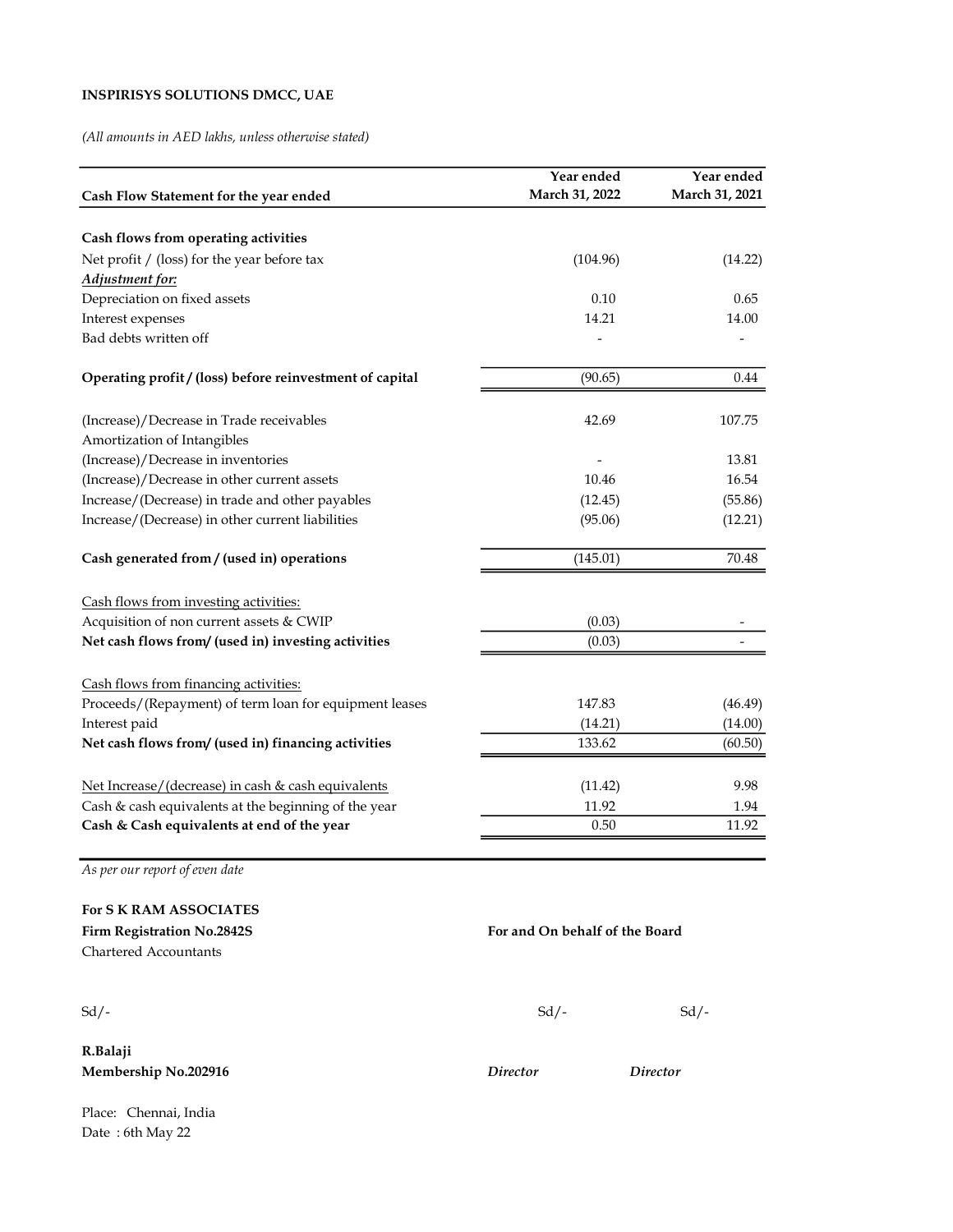### INSPIRISYS SOLUTIONS DMCC, UAE

### Notes to the Financial Statements (continued)

(All amounts in AED lakhs, unless otherwise stated)

### For the period ended Mar,31,2022

#### 2.0 Fixed Assets

|                           |                          |             |                          |                |                  |                     | <b>Intangible</b> |              |
|---------------------------|--------------------------|-------------|--------------------------|----------------|------------------|---------------------|-------------------|--------------|
|                           | <b>Tangible Assets</b>   |             |                          |                |                  |                     | <b>Assets</b>     |              |
|                           | <b>Air Conditioners</b>  | Furniture & | <b>Office equipments</b> | <b>CAR/VAN</b> | <b>Computers</b> | Leasehold           | Computer          |              |
|                           |                          | fixtures    |                          |                |                  | <b>Improvements</b> | <b>Software</b>   | <b>Total</b> |
| Cost                      |                          |             |                          |                |                  |                     |                   |              |
| As at April 1, 2021       | 0.04                     | 5.25        | 1.24                     | 0.97           | 1.98             | 0.24                | 23.07             | 32.78        |
| Additions during the year | $\overline{\phantom{a}}$ |             | $\overline{\phantom{0}}$ |                | 0.03             |                     | ۰                 | 0.03         |
| As at Mar 31,2022         | 0.04                     | 5.25        | 1.24                     | 0.97           | 2.01             | 0.24                | 23.07             | 32.81        |
| Accumulated depreciation  |                          |             |                          |                |                  |                     |                   |              |
| As at April 1, 2021       | (0.04)                   | (5.25)      | (1.23)                   | (0.43)         | (1.98)           | (0.24)              | (23.07)           | (32.23)      |
| Depreciation for the year | $\overline{\phantom{a}}$ |             | (0.00)                   | (0.09)         | (0.01)           |                     |                   | (0.10)       |
| As at Mar 31,2022         | (0.04)                   | (5.25)      | (1.23)                   | (0.52)         | (1.98)           | (0.24)              | (23.07)           | (32.33)      |
| Net book value            |                          |             |                          |                |                  |                     |                   |              |
| As at Mar 31, 2022        |                          | 0.00        | 0.01                     | 0.45           | 0.02             |                     |                   | 0.48         |
| As at March 31, 2021      |                          | 0.00        | 0.01                     | 0.54           | ۰                |                     |                   | 0.55         |
|                           |                          |             |                          |                |                  |                     |                   |              |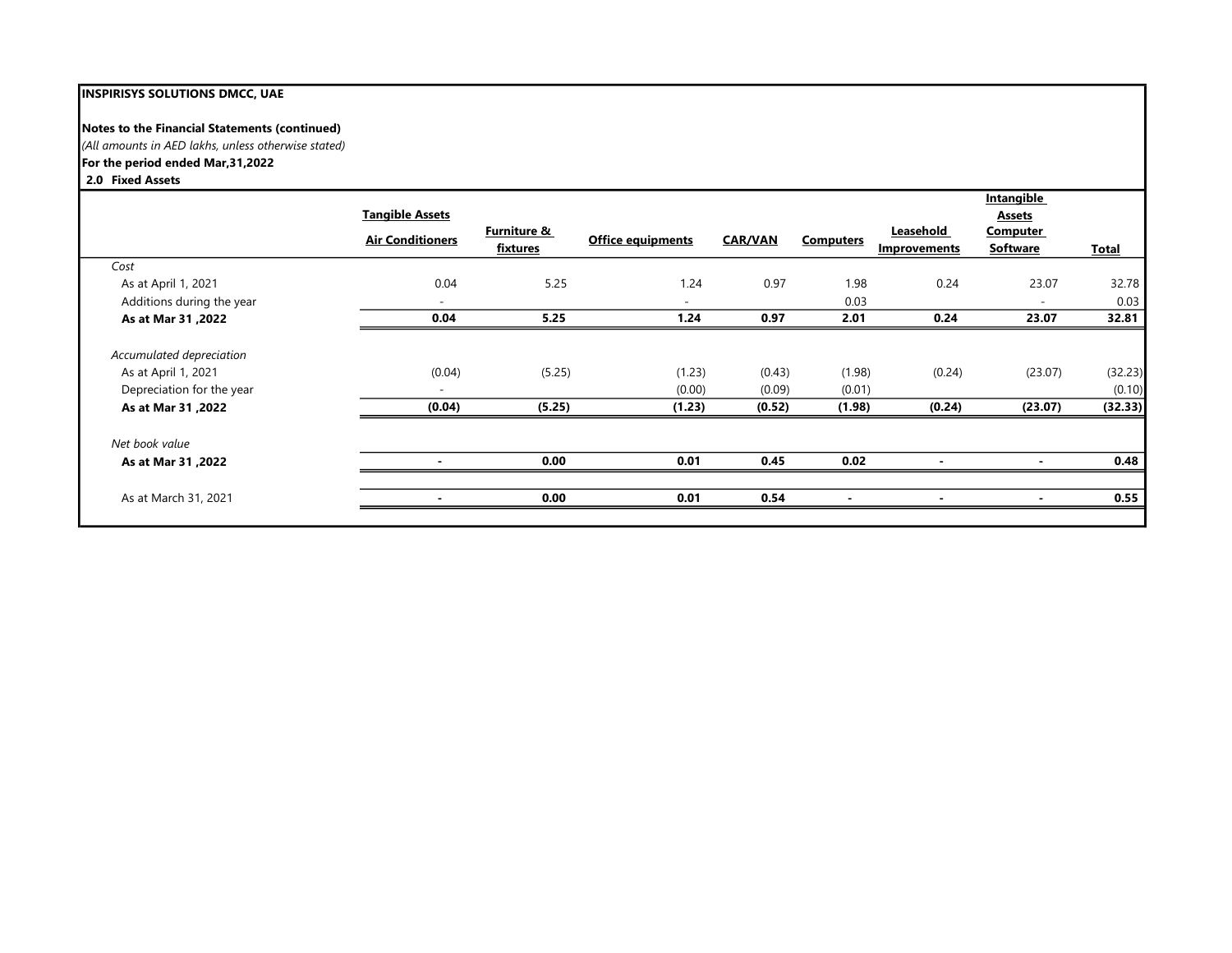### 2. Notes to the balance sheet for Financial year ended 31st Mar 2022

| <b>Particulars</b>                       |              | As at Mar 31, 2022 | As at Mar 31, 2021 |
|------------------------------------------|--------------|--------------------|--------------------|
| 2.1 Other financial assets               |              |                    |                    |
| <b>Non Current</b>                       |              |                    |                    |
| Security deposits                        |              | 0.83               | 1.30               |
| Rental deposit                           |              | 0.00               | 0.40               |
|                                          | <b>Total</b> | 0.83               | 1.70               |
| <b>Current</b>                           |              |                    |                    |
| Rental deposits                          |              | 0.21               | 0.27               |
| Other loans and advances                 |              |                    | 0.00               |
|                                          | <b>Total</b> | 0.21               | 0.27               |
| 2.2 Other non-current assets             |              |                    |                    |
| Balances with government authorities     |              | 0.00               | 0.00               |
| Prepaid expenses                         |              | 0.00               | 0.17               |
|                                          | <b>Total</b> | $\blacksquare$     | 0.17               |
| 2.3 Inventories                          |              |                    |                    |
| Traded goods                             |              | 0.01               | 0.01               |
|                                          | <b>Total</b> | 0.01               | 0.01               |
| 2.4 Trade receivables                    |              |                    |                    |
| <b>Current</b>                           |              |                    |                    |
| Considered good                          |              | 30.29              | 72.98              |
| Considered doubtful                      |              | 19.66              | 3.30               |
|                                          |              | 49.95              | 76.29              |
| Less: Provision for doubtful receivables |              | $-19.66$           | $-3.30$            |
|                                          | <b>Total</b> | 30.29              | 72.98              |
| 2.5 Cash and bank balances               |              |                    |                    |
| Cash and cash equivalents                |              |                    |                    |
| Cash on hand                             |              | 0.04               | 0.04               |
| Balances with banks - current accounts   |              | 0.45               | 11.86              |
|                                          | <b>Total</b> | 0.50               | 11.91              |
| 2.6 Other current assets                 |              |                    |                    |
| Unbilled revenue                         |              | 14.98              | 17.80              |
| Balances with government authorities     |              | 0.00               | 0.00               |
| Prepaid expenses                         |              | 13.34              | 21.36              |
| Employee advances                        |              | 0.00               | 0.00               |
| Advance to supplier                      |              | 1.75               | 0.28               |
|                                          | <b>Total</b> | 30.07              | 39.44              |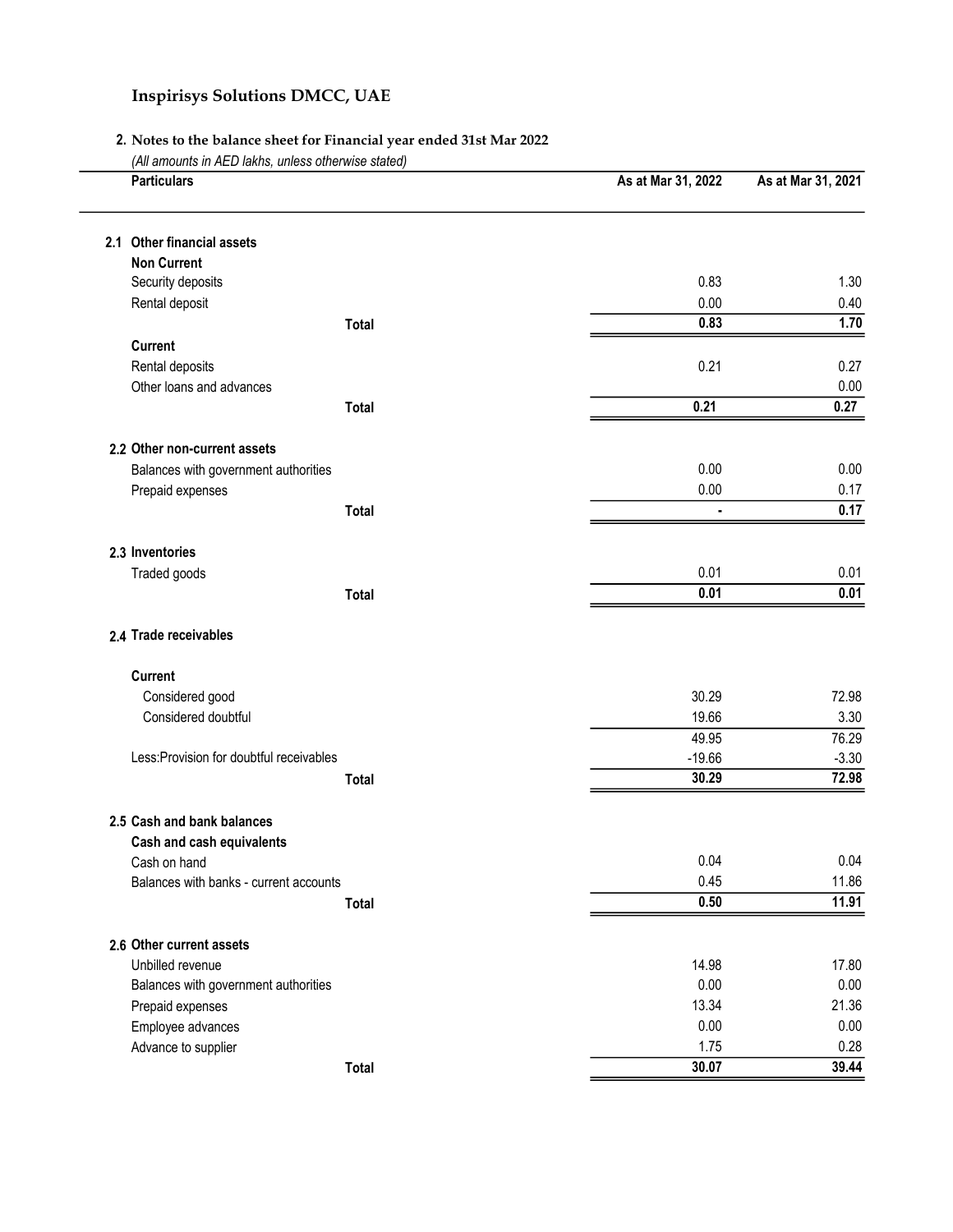### 2. Notes to the balance sheet for Financial year ended 31st Mar 2022

(All amounts in AED lakhs, unless otherwise stated)

| <b>Particulars</b>                                   | As at Mar 31, 2022 | As at Mar 31, 2021 |
|------------------------------------------------------|--------------------|--------------------|
| 2.7 Share capital                                    |                    |                    |
| Issued, Subscribed & Paid up                         |                    |                    |
| 1 (March 31,2019:1) equity shares of 0.3 million AED | 3.00               | 3.00               |
| 2.8 Other Equity                                     |                    |                    |
| Retained earnings                                    | (94.82)            | (80.61)            |
| Profit /(Loss) For The Year                          | (104.96)           | (14.22)            |
| <b>Total</b>                                         | (199.78)           | (94.82)            |
| 2.9 Borrowings                                       |                    |                    |
| Non-current                                          |                    |                    |
| <b>Unsecured</b>                                     |                    |                    |
| Loans and advances from related parties              | 64.62              | 24.62              |
| <b>Total</b>                                         | 64.62              | 24.62              |
| <b>Current</b>                                       |                    |                    |
| Secured:                                             |                    |                    |
| -Working capital demand loan                         |                    |                    |
| -Cash credit                                         | 0.00               | 25.53              |
| -Short term loan                                     | 133.36             | 0.00               |
| <b>Total</b>                                         | 133.36             | 25.53              |
| 2.10 Provisions                                      |                    |                    |
| <b>Long term Provision</b>                           |                    |                    |
| Provisions for employee benefits                     |                    |                    |
| Gratuity                                             | 6.35               | 6.61               |
| Compensated absences                                 | 2.82               | 3.34               |
| <b>Total</b>                                         | 9.17               | 9.95               |
| <b>Short term Provision</b>                          |                    |                    |
| Provisions for employee benefits                     |                    |                    |
| Gratuity                                             | 1.70               | 2.74               |
| Compensated absences                                 | 0.96               | 3.23               |
| <b>Total</b>                                         | 2.66               | 5.97               |
| 2.11 Trade payables                                  |                    |                    |
| Dues other than MSMED                                | 26.22              | 37.88              |
| <b>Total</b>                                         | 26.22              | 37.88              |
| 2.12 Other financial liabilities                     |                    |                    |
| Employee related payables                            | 8.01               | 7.63               |
| Other accrued liabilities                            | 5.31               | 29.08              |
| Total                                                | 13.32              | 36.72              |

### 2.13 Other current liabilities

Unamortised financial guarantee premium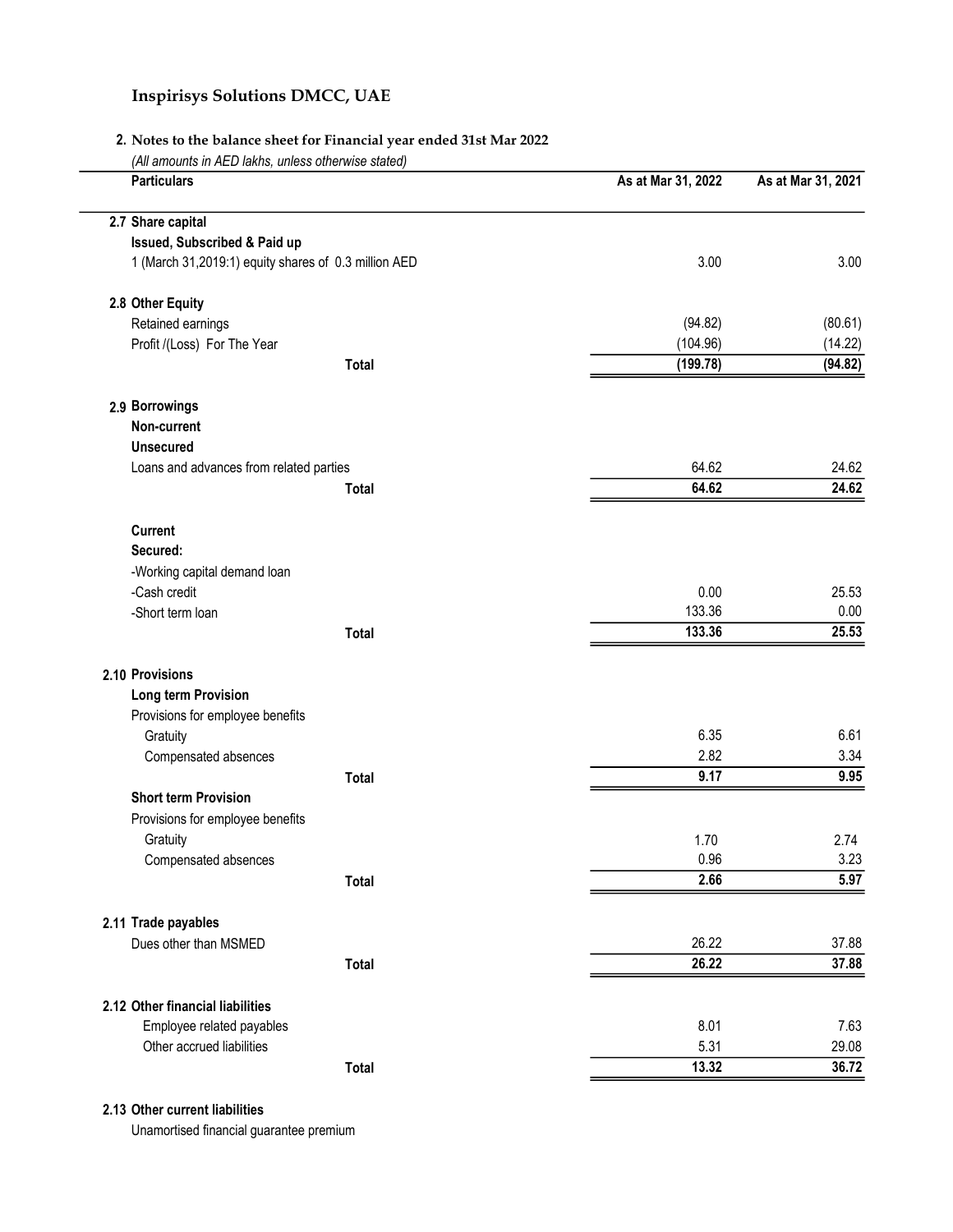### 2. Notes to the balance sheet for Financial year ended 31st Mar 2022

| <b>Particulars</b>       | As at Mar 31, 2022 | As at Mar 31, 2021 |
|--------------------------|--------------------|--------------------|
| Unearned service revenue | 10.25              | 73.56              |
| Statutory dues payable   | $-0.42$            | 4.62               |
| <b>Total</b>             | 9.82               | 78.19              |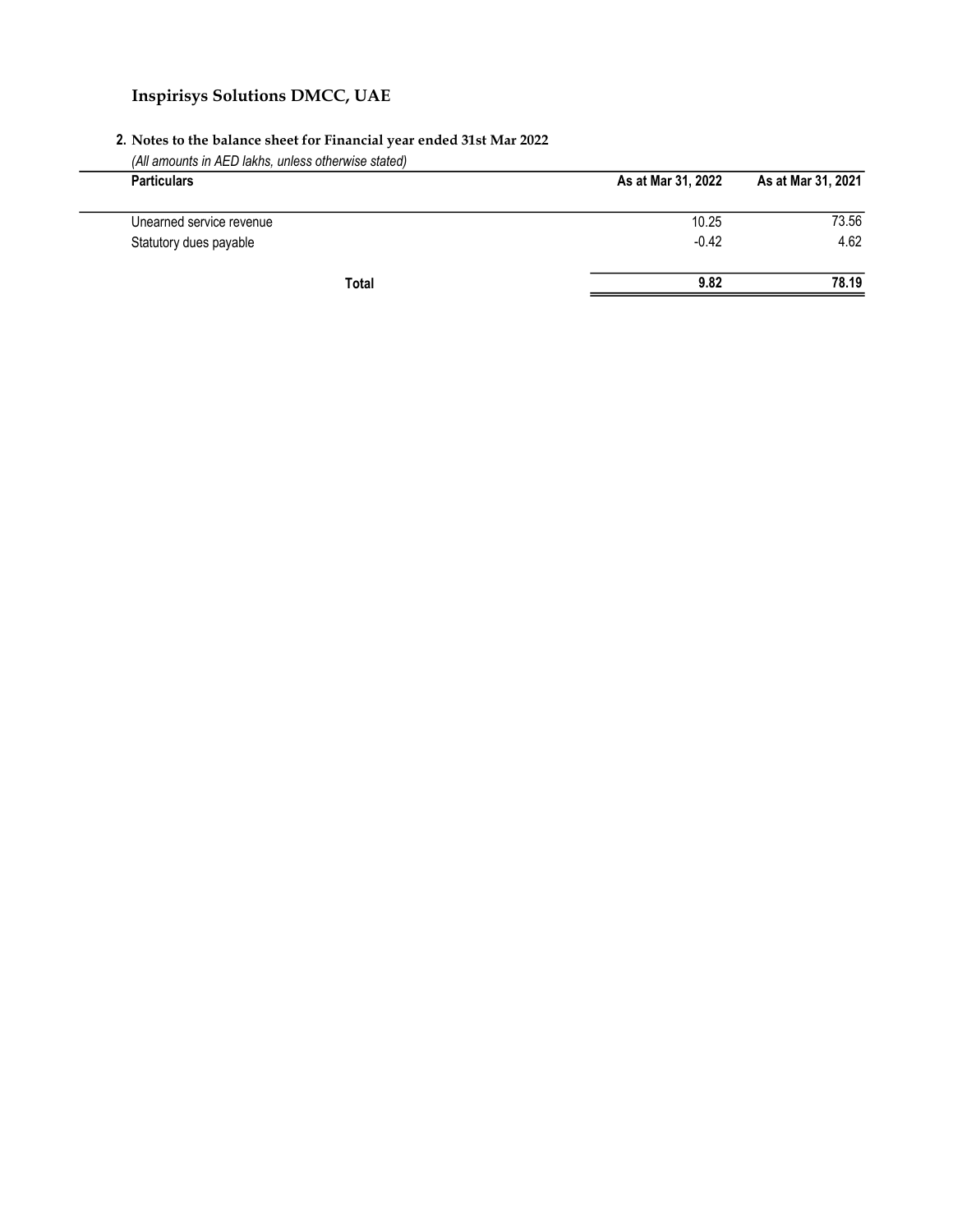### 3. Notes to the Statement of Profit and Loss account for Financial year ended 31st Mar 2022

| $(2 \, \mu \,$ anoanis in Time annis, anness omer wise stated,<br>Particulars | For the year ended 31 For the year ended<br><b>Mar 2022</b> | 31 Mar 2021              |
|-------------------------------------------------------------------------------|-------------------------------------------------------------|--------------------------|
| 3.1 Revenue from operations                                                   |                                                             |                          |
| Traded goods                                                                  | 5.97                                                        | 90.86                    |
| Sale of services                                                              | 126.06                                                      | 219.99                   |
| Revenue from operations (net)                                                 | 132.03                                                      | 310.84                   |
| 3.2 Other income                                                              |                                                             |                          |
| Interest income on Bank deposits                                              |                                                             |                          |
| Exchange differences (net)                                                    | 0.04                                                        | (0.23)                   |
| Other non-operating income                                                    | 3.90                                                        | 2.87                     |
| Liability no longer required written back                                     |                                                             | $\overline{\phantom{a}}$ |
| Total                                                                         | 3.94                                                        | 2.64                     |
| 3.3 Purchase of traded goods                                                  |                                                             |                          |
| Traded purchases less returns                                                 | 5.47                                                        | 51.79                    |
| Total                                                                         | 5.47                                                        | 51.79                    |
| 3.4 Cost of Services                                                          |                                                             |                          |
| Sub-contracting and outsourcing cost                                          | 88.81                                                       | 143.55                   |
|                                                                               | 88.81                                                       | 143.55                   |
| 3.5. (Increase)/decrease in inventories                                       |                                                             |                          |
| Inventories at the end of the year<br>Stock in Trade                          | 0.01                                                        | 0.01                     |
|                                                                               | $0.01\,$                                                    | $0.01\,$                 |
| Inventories at the beginning of the year                                      |                                                             |                          |
| Stock in Trade                                                                | 0.01                                                        | 13.82                    |
|                                                                               | 0.01                                                        | 13.82                    |
| Net (Increase) / decrease in Inventories                                      | $\qquad \qquad \blacksquare$                                | 13.82                    |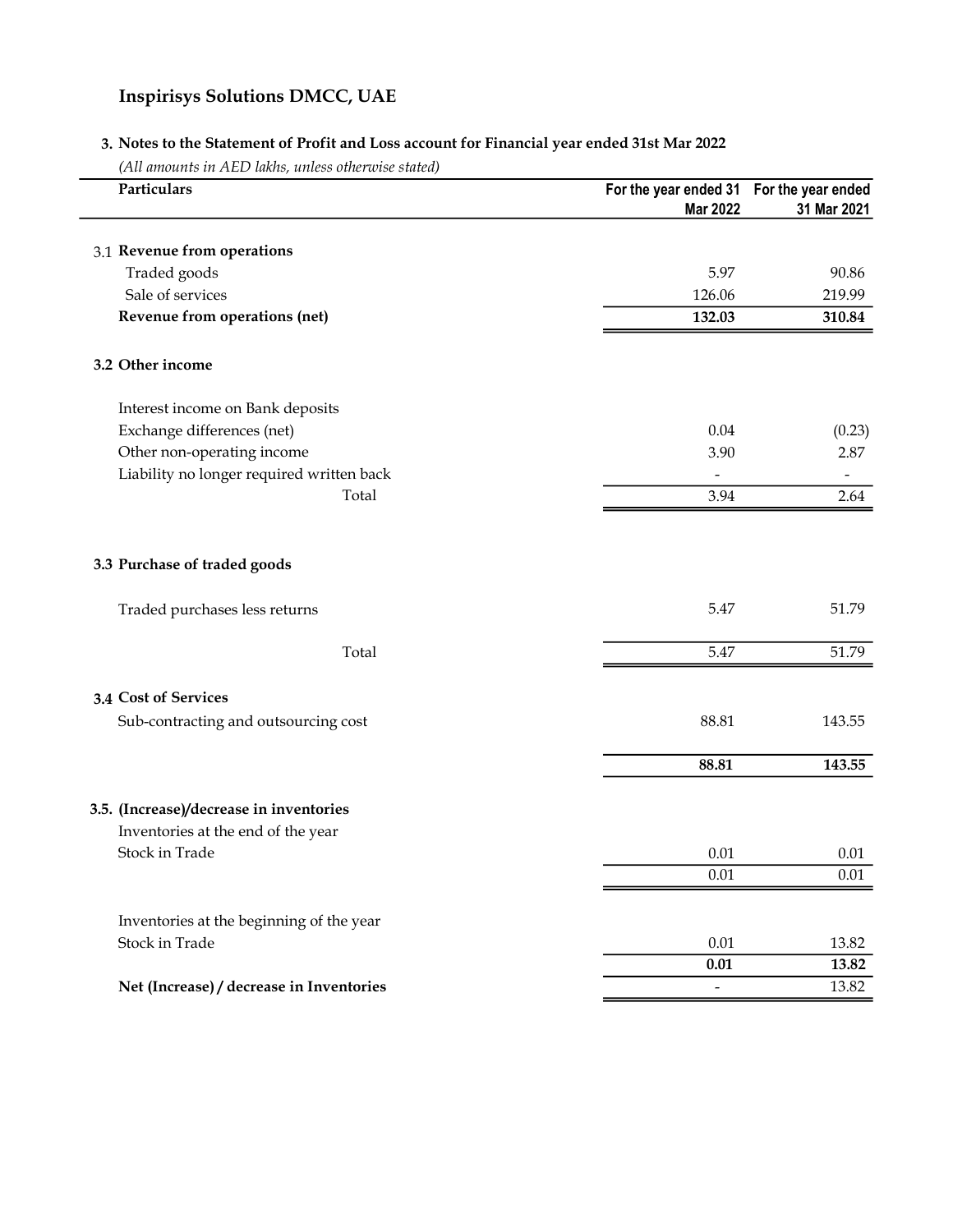### 3. Notes to the Statement of Profit and Loss account for Financial year ended 31st Mar 2022

| Particulars                               | For the year ended 31 For the year ended<br><b>Mar 2022</b> | 31 Mar 2021 |
|-------------------------------------------|-------------------------------------------------------------|-------------|
| 3.6 Employee benefits expense             |                                                             |             |
| Salaries, wages and bonus                 | 75.67                                                       | 86.24       |
| Gratuity expense                          | 0.97                                                        | 2.08        |
| Staff welfare expenses                    | 0.17                                                        | 0.11        |
| Total                                     | 76.80                                                       | 88.43       |
| 3.7 Other expenses                        |                                                             |             |
| Rent                                      | 1.26                                                        | 2.00        |
| Power and fuel                            | 0.17                                                        | 0.09        |
| Bad debts written off                     | 6.93                                                        |             |
| Leased premises                           | 0.03                                                        | 0.27        |
| Others                                    | 0.41                                                        | 0.16        |
| Insurance                                 | 2.72                                                        | 2.98        |
| Rates and taxes                           | 1.49                                                        | 1.65        |
| Communication costs                       | 1.44                                                        | 0.98        |
| Travelling and conveyance                 | 0.77                                                        | 0.75        |
| Printing and stationery                   | 0.03                                                        | 0.07        |
| Legal and professional fees               | 6.20                                                        | 4.73        |
| Miscellaneous expenses                    | 0.43                                                        | 0.17        |
| Total                                     | 21.87                                                       | 13.84       |
|                                           |                                                             |             |
| 3.8 Depreciation and amortization expense |                                                             |             |
| Depreciation of tangible assets           | 0.10                                                        | 0.65        |
| Total                                     | 0.10                                                        | 0.65        |
|                                           |                                                             |             |
| 3.9 Finance costs                         |                                                             |             |
| Interest                                  | 14.21                                                       | 14.00       |
| Bank charges & Commission                 |                                                             |             |
| Total                                     | 14.21                                                       | 14.00       |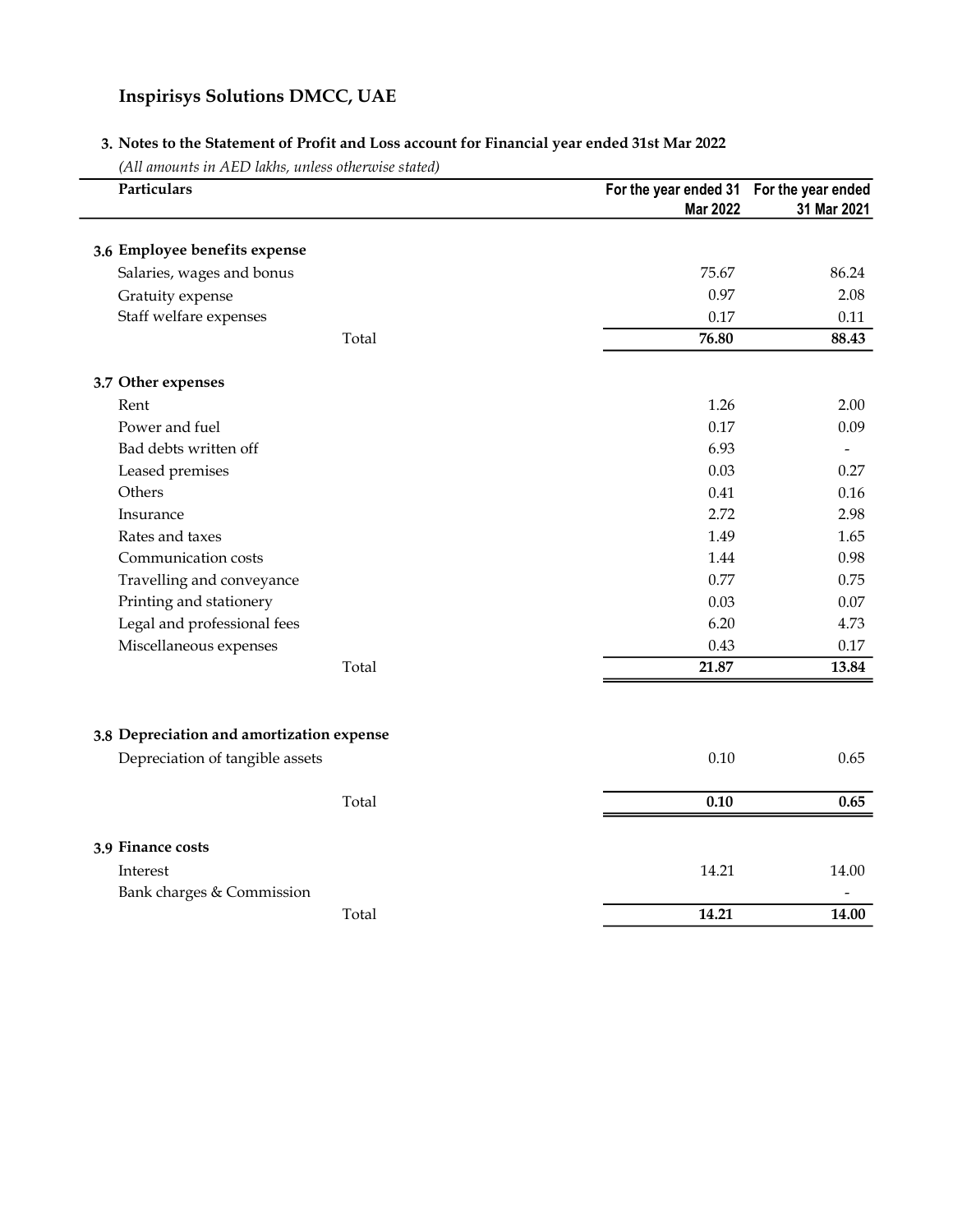(All amounts are in United Arab Emirates Dirham lakhs, unless otherwise stated)

### 1. NOTES TO THE FINANCIAL STATEMENTS FOR THE YEAR ENDED 31st March 2022.

#### 1.1. Legal status and business activity:

Inspirisys Solutions DMCC (the "Company") was established as a wholly owned subsidiary of M/s. Inspirisys Solutions Limited on 5<sup>th</sup> October 2002 in the Jebel Ali Free Zone, Dubai, UAE. The Company has become a Free Zone Establishment company vide amendment License No.03622 and registration No.01211 Dt.10<sup>th</sup> October, 2005 & 9<sup>th</sup> October, 2005 respectively effective from 5<sup>th</sup> October, 2002. The license has since been transferred to DAFZA vide License No.1886 with effect from March 21, 2010. The license has since been transferred to JLT vide License No.JLT-66246 with effect from August 04, 2011. The Company was subsequently registered under Dubai Multi Commodities Centre Authority through the Legal Registrar with effect from February 04, 2015, consequently the Company suffix was changed to Inspirisys Solutions DMCC in accordance with Dubai Multi Commodities Centre's transition process. The Company is licensed to carry on the business of Trading in Computer Software & Hardware, maintenance services and Technical Support.

#### 1.2. Tangible and Intangible Assets:

a) Cost: The tangible assets represent Office Equipments, Air Conditioners, Furniture & Fixtures & Vehicles. The Tangible assets are stated at cost. Cost includes all expenses directly attributable to bringing the asset to its working condition for its intended use.

b) Depreciation: Depreciation on tangible assets is computed from the date the assets have been installed and put to use on straight line method at the rates specified here under:

c) Intangibles are amortised over a period of 7 years being the useful life time of the asset.

#### Rates:

| Air conditioners                | $: 9.50\%$  |
|---------------------------------|-------------|
| <b>Office Equipments</b>        | $: 9.50\%$  |
| <b>Furniture &amp; Fixtures</b> | $: 9.50\%$  |
| Vehicle                         | $: 9.50\%$  |
| Computers                       | $: 33.33\%$ |
| Software (Intangible)           | $: 14.30\%$ |

#### 1.3. Share Capital & Reserves:

| <b>Particulars</b>           | <b>Issued</b><br>Capital/<br><b>Share</b><br><b>Application</b><br><b>Money</b> | <b>Accumulated</b><br>profit /<br><b>Adjustments</b><br>to Reserves | Total    |
|------------------------------|---------------------------------------------------------------------------------|---------------------------------------------------------------------|----------|
| Balance as at April 1, 2021  | 3.00                                                                            | (94.82)                                                             | (91.82)  |
| Profit/(Loss) for the year   |                                                                                 | (104.96)                                                            | (104.96) |
| Balance as at March 31, 2022 | 3.00                                                                            | (199.78)                                                            | (196.78) |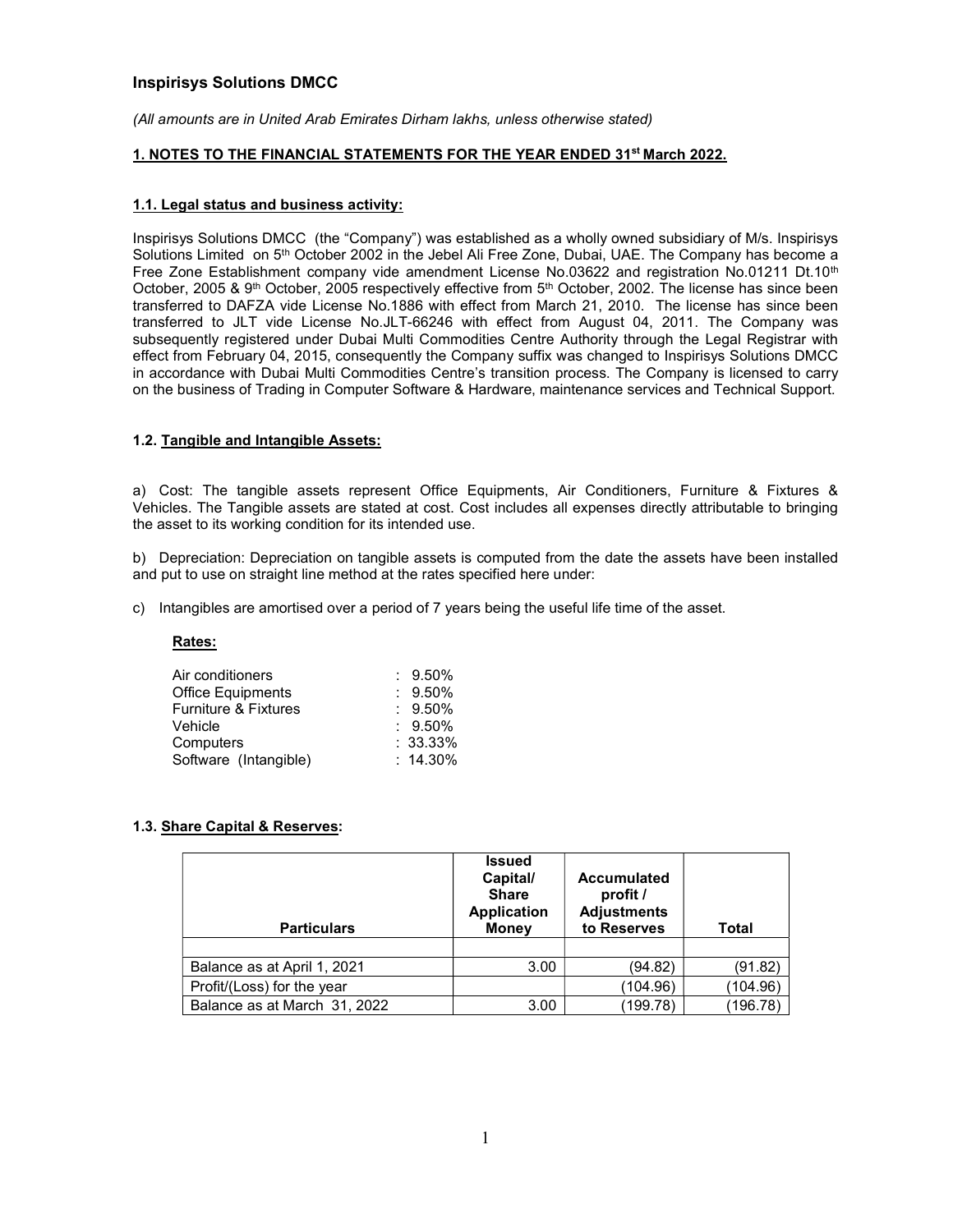(All amounts are in United Arab Emirates Dirham lakhs, unless otherwise stated)

### 1.4. Revenue Recognition:

Revenue is generally accounted for on accrual basis and is recognized as follows:

- a) Products/Traded Goods: Revenue is recognized when significant risks and rewards of ownership passed on to the buyer, is generally coincides with the delivery of goods.
- b) Services: Revenue is recognized over the period in which the service is provided.
- c) Software Services: Revenue on time-and-material contracts are recognized as the related services are performed and revenue from the end of the last billing to the Balance Sheet date is recognized as unbilled revenues.

Revenue from fixed-price and fixed-timeframe contracts, where there is no uncertainty as to measurement or collectability of consideration, is recognized based upon the percentage of completion method. When there is uncertainty as to measurement or ultimate collectability revenue recognition is postponed until such uncertainty is resolved. Provision for estimated losses, if any, on uncompleted contracts are recorded in the period in which such losses become probable based on the current estimates.

### 1.5. Taxation:

The Income of the Company is exempt from tax as per the rules and regulations of Dubai Multi Commodities Centre Authority Free Zone (DMCC), Dubai.

### 1.6. Number of Employees:

The number of employees of the Company as at March 31, 2022 were 25 (Twenty Five).

#### 1.7. Related parties with whom there were transactions during the Year:

| <b>Nature of Relationship</b><br>Ultimate Holding Company |  |
|-----------------------------------------------------------|--|
|                                                           |  |
| Holding Company                                           |  |
| <b>Fellow Subsidiary</b>                                  |  |
|                                                           |  |
| Director                                                  |  |
| Director                                                  |  |
|                                                           |  |

Shri. Maqbool Hassan Director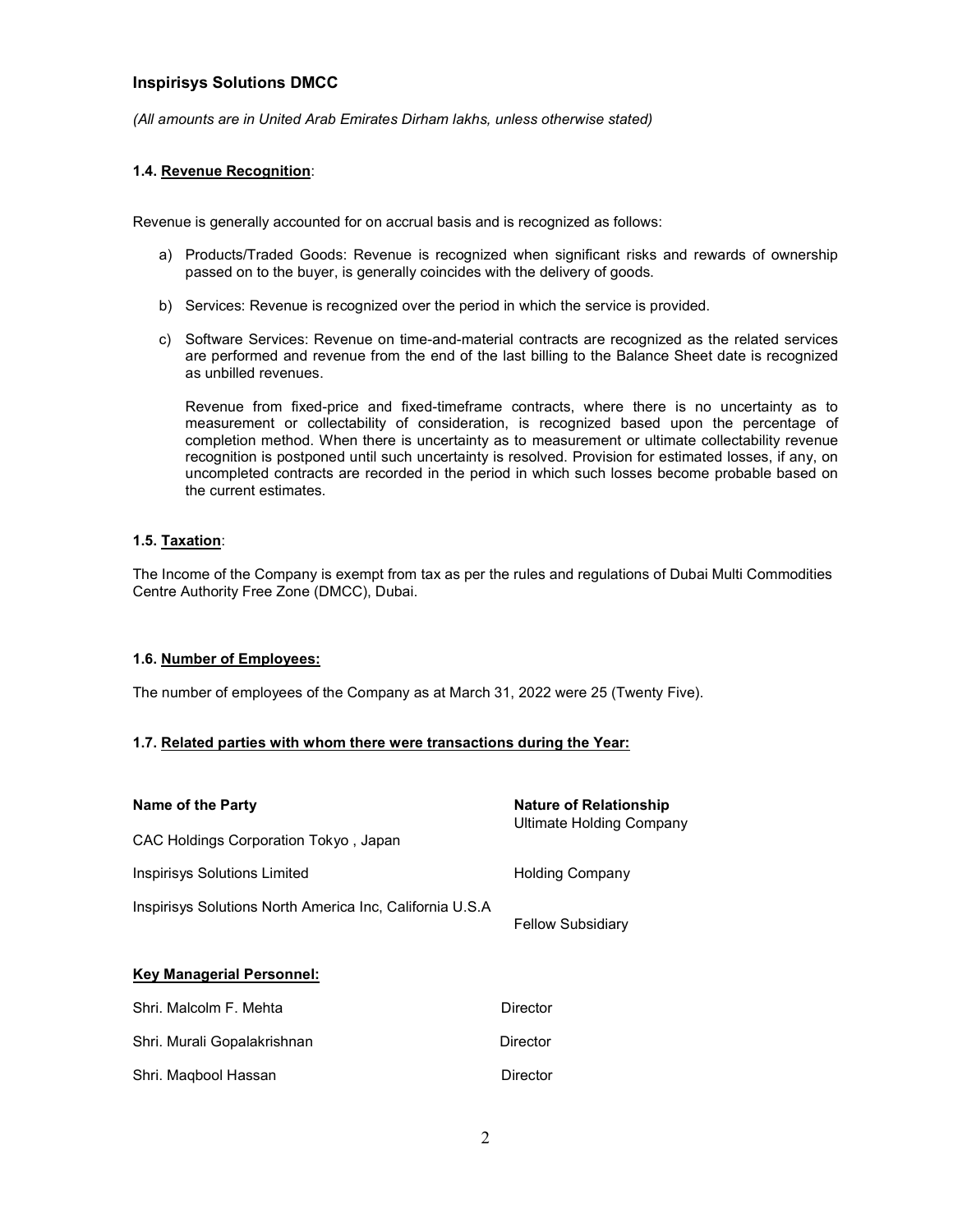(All amounts are in United Arab Emirates Dirham lakhs, unless otherwise stated)

|  |  | 1.8. The Company's transactions with its related parties are as follows: |  |  |  |  |
|--|--|--------------------------------------------------------------------------|--|--|--|--|
|--|--|--------------------------------------------------------------------------|--|--|--|--|

| <b>Particulars</b>          | <b>Ultimate Holding</b><br>Company | <b>Holding</b><br>Company | <b>Fellow Subsidiary</b> |
|-----------------------------|------------------------------------|---------------------------|--------------------------|
| Interest Paid               | Nil                                | 0.44                      | 1.36                     |
|                             | (Nil)                              | (0.88)                    | (0.65)                   |
| Guarantee Fees Paid         | 2.04                               | Nil                       | Nil                      |
|                             | (0.76)                             | (Nil)                     | (Nil)                    |
| Payables                    | 0.82                               | 30.82                     | 51.33                    |
|                             | (Nil)                              | (26.47)                   | (11.72)                  |
| Maximum Amount Outstanding  | 0.82                               | 30.82                     | 51.33                    |
| at any time During the year | Nil                                | (26.47)                   | (11.72)                  |

Amounts shown in parenthesis represents previous year figures

#### 1.9. Related Party Interest In Contracts:

The key persons of the Company are neither directly nor indirectly interested in any contract with the Company.

### 1.10. Capital Commitments:

The Company has no capital commitments, which would require disclosure as at 31st March 2022.

#### 1.11. Contingent Liabilities:

There are no contingent liabilities as at the balance sheet date, which would require provision or disclosure.

### 1.12. Audit Fee:

|                        | 2022 | 2021 |
|------------------------|------|------|
| <b>Statutory Audit</b> | 0.10 | 0.10 |

#### 1.13. Earning per Share

The earnings considered in ascertaining the company's basic and diluted earnings per share comprise of the net profit/(loss) after tax . The number of shares used in computing basic earnings per share is the weighted average number of shares outstanding during the year. The number of shares used in computing the diluted earnings per share comprises the weighted average shares considered for deriving basic earnings per share and also the weighted average number of shares if any which would have been issued on the conversion of all dilutive potential equity shares.